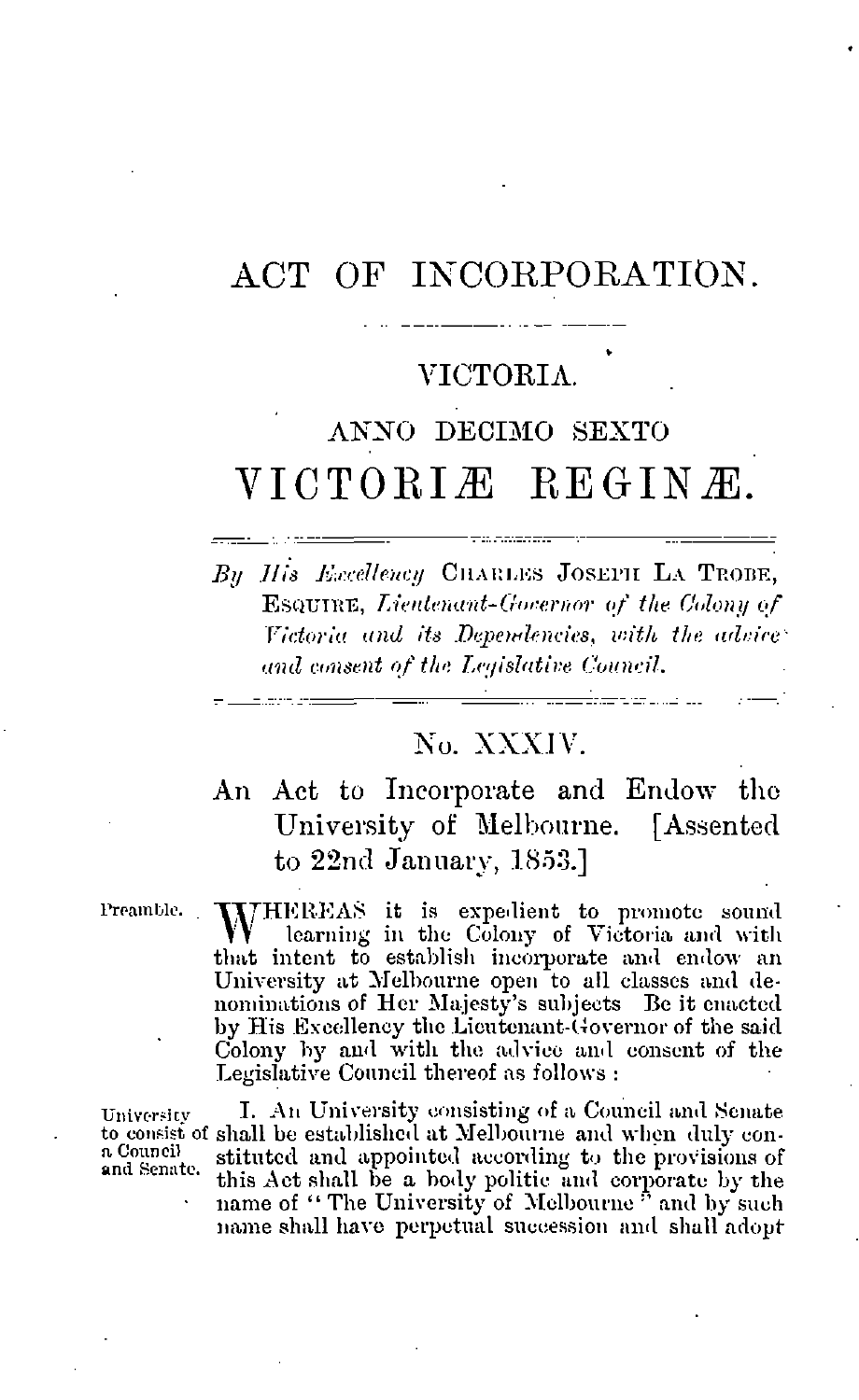and have a Common Seal and shall by the same name sue and be sued plead and be impleaded answer and be answered unto in all Courts of the said Colony and shall be capable in law to take purchase and hold all goods chattels and personal property whatsoever and shall also bo able and capable in law to receive take purchase and hold for ever not only such lands buildings hereditaments and possessions as may from time to time be exclusively used and occupied by the immediate requirements of the said University but also any other lands buildings hereditaments and possessions whatsoever situated in the said Colony or elsewhere and shall be able and capable in law to grant demise alien ' or otherwise dispose of all or any of the property real or personal belonging to the said University and also to do all other matters and things incidental or appertaining to a body politic Provided always that until the Senate of the said University shall have been constituted as is herein enacted the said University shall consist of a Council only Provided further that it shall not be lawful for the said University to alienate mortgage charge or demise any lands tenements or hereditaments of which it shall have become seised or to which it may become entitled by grant purchase or otherwise unless with the approval of the Lieutenant-Governor and Executive Council of the said Colony for the time being except by way of lease for any term not exceeding twenty-one years from the time when such lease shall be made in and by which there shall be reserved during the whole of the term the highest rent that can be reasonably obtained for the same without fine.

#### II. and  $\text{III.}$  Repealed by the University Act 1881.

IV. All questions which shall come before the said Questions. Council or Senate respectively shall be decided by the how decided. majority of the members present and the chairman at any such meeting shall have a vote and in case of an equality of votes a casting vote and no question shall be decided at any meeting of the said Council unless six members thereof be present or at any meeting of the said Senate unless twenty members thereof he present.

V. At every meeting of the Council the Chancellor Chairman-V. At every meeting or the Council inc Chancellor shall preside as  $\frac{\sinh \alpha}{\sinh \alpha}$  or in his absence the Vice-Chancellor shall preside as  $\frac{\sinh \alpha}{\cosh \alpha}$ Chairman and at every meeting of the Senate the senate.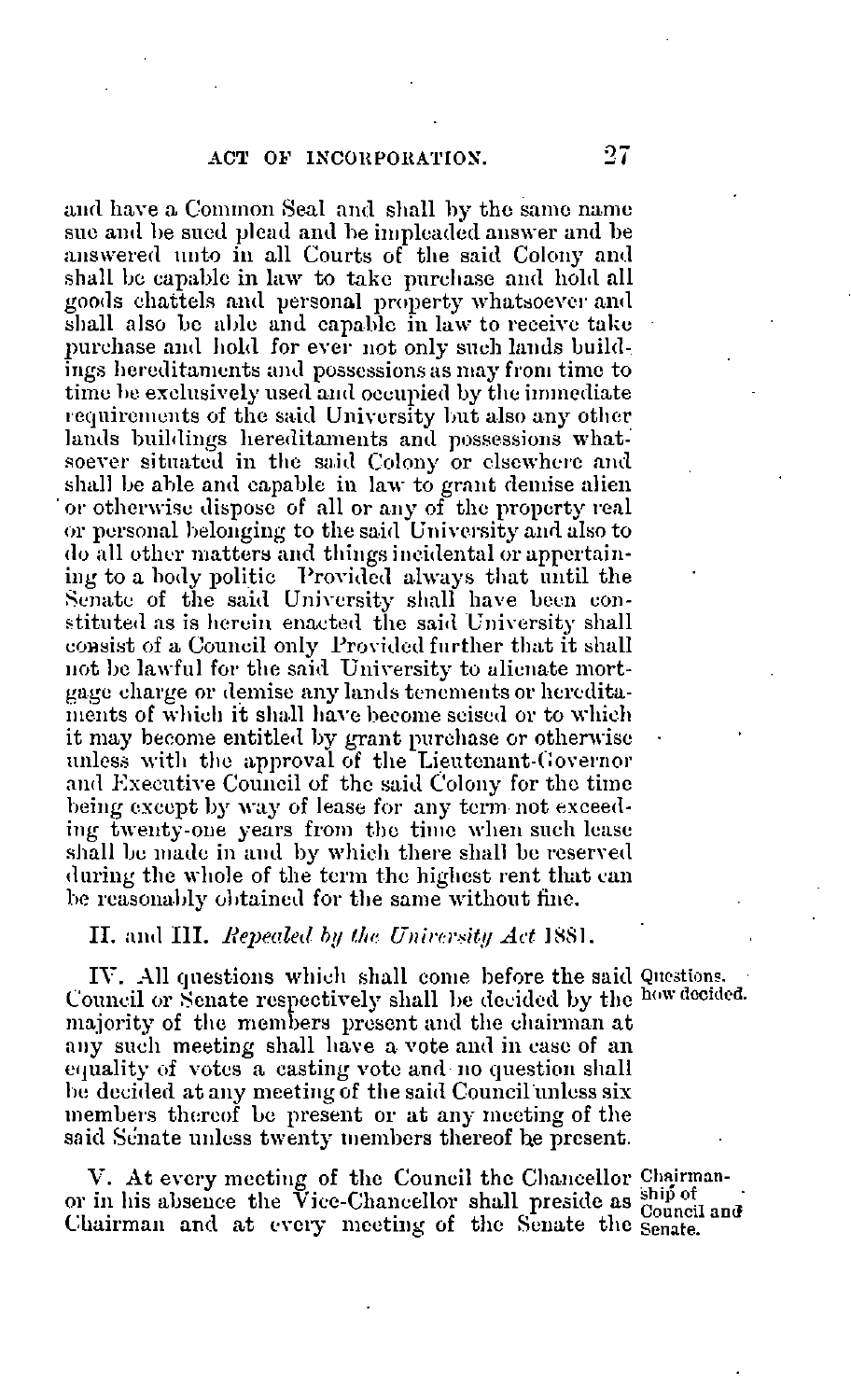Warden shall preside as Chairman and in the absence of the Chancellor and Vice-Chancellor the members of the Council present and in the absence of the Warden the members of the Senate present shall elect a Chairman.

Council to have entire management of tho University.

Council to make statutes, with approval of the Senate.

VI. The said Council shall have full power to appoint and dismiss all Professors Officers and Servants of the said University and shall have the entire management and superintendence over the affairs concerns and property thereof subject to the statutes and regulations of the said University.

VII. The said Council shall have full power to make and alter any statutes and regulations (so as the same be not repugnant to any existing law or to the provisions of this Act) touching the discipline of the said University the number stipend and manner of appointment and dismissal of the Officers thereof the matriculation of students the examination for Fellowships Scholarships Prizes Exhibitions Degrees or Honours and the granting of the same respectively the fees to be charged for matriculation or for any such examination or degree the lectures or classes of the Professors and the fees to be demanded by them the manner and time of convening the meetings of the said Council and Senate and in general touching all other matters whatsoever regarding the said University Provided always that so soon as the Senate of the said University shall have been constituted no new statute or regulation or alteration or repeal of any existing statute shall be of any force until approved by the said Senate.

VIII. It shall be lawful for the said University to make any statutes for the affiliation to or connection with the same of any College or Educational Establishment to which the governing body of such College or Establishment may consent and for the licensing and supervision of Boarding Houses intended for the reception of students and the revocation of such licenses Provided always that no such statutes shall affect the religious observances or regulations enforced in such Colleges Educational Establishments or Boarding Houses. .

Lieutenant-

Colleges may he affiliated, •and Boarding Houses licensed.

Statutes to  $N$ . All such statutes and regulations as aforesaid beallowed by  $\mathbb{R}^{N-1}$ . It has underned to multiple and the Common Seal of the shall be reduced to writing and the Common Seal of the •Governor. said University having been affixed thereto shall be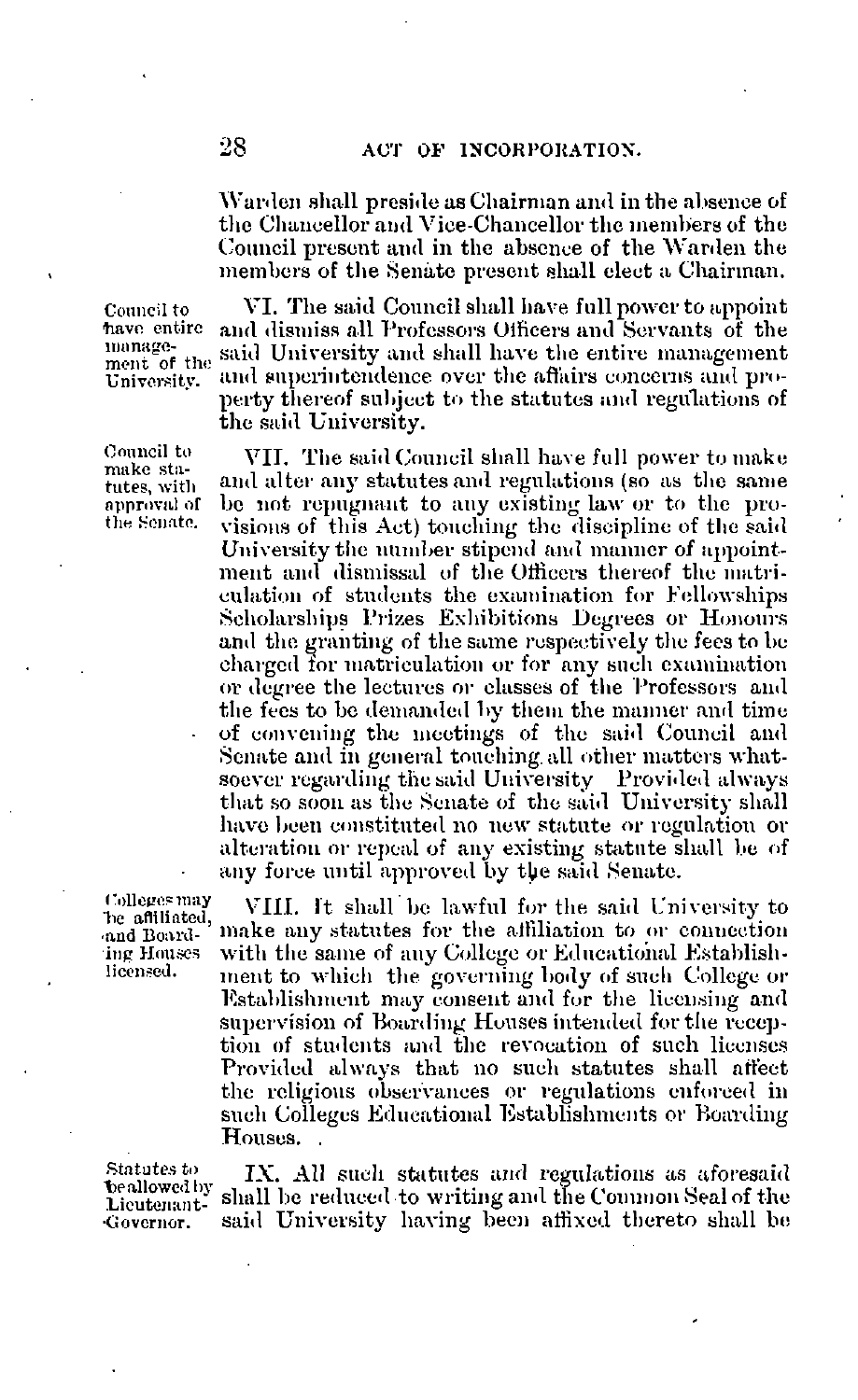submitted to the Lieutenant-Governor to be allowed and countersigned by him and if so allowed and countersigned shall be binding upon all persons members of the said University and upon all candidates for degrees to be conferred by the same and the production of a verified copy of any such statutes and regulations under the said Seal shall be sufficient evidence of the authenticity of the same in all Courts of Justice .

### X. Repealed by the University Act 1881.

XI. Every student being an undergraduate shall Students during such terms of residence as the said University to be in may by statute appoint dwell with his parent or guar- daring term. dian or with some near relative or friend selected by his parent or guardian and approved by the Chancellor or Vice-Chancellor or in some Collegiate or Educational Establishment affiliated to or in connection with the University or in a Boarding House licensed as aforesaid.

XII. No religious test shall be administered to any No religious person in order to entitle him to be admitted as a test to be adstudent of the said University or to hold office therein <sup>ministered</sup> or to graduate thereat or to hold any advantage or privilege thereof.

XIII. It shall be lawful for the said Lieutenant- Endowment.. Governor by warrant under his hand addressed to the Public Treasurer of the said Colony to direct to be issued and paid out of the General Revenue the sum of Nino Thousand Pounds in every year as a fund for maintaining the said University and for defraying the several stipends which may be appointed to be paid to the several Professors Officers and Servants to be appointed by such University and for defraying the expense of such Fellowships Scholarships Prizes and Exhibitions as shall be awarded for the encouragement of students in such University and for providing a Library for the same and for discharging all necessary charges connected with the management thereof.

XIV. The said Council shall [\*during the month of Councilto May] in every year report the proceedings of the Uni- report annuversity during the previous year to the Lieutenant- ally to the

... . \_. Governor.

<sup>\*</sup> Repealed by the University Act 18S1.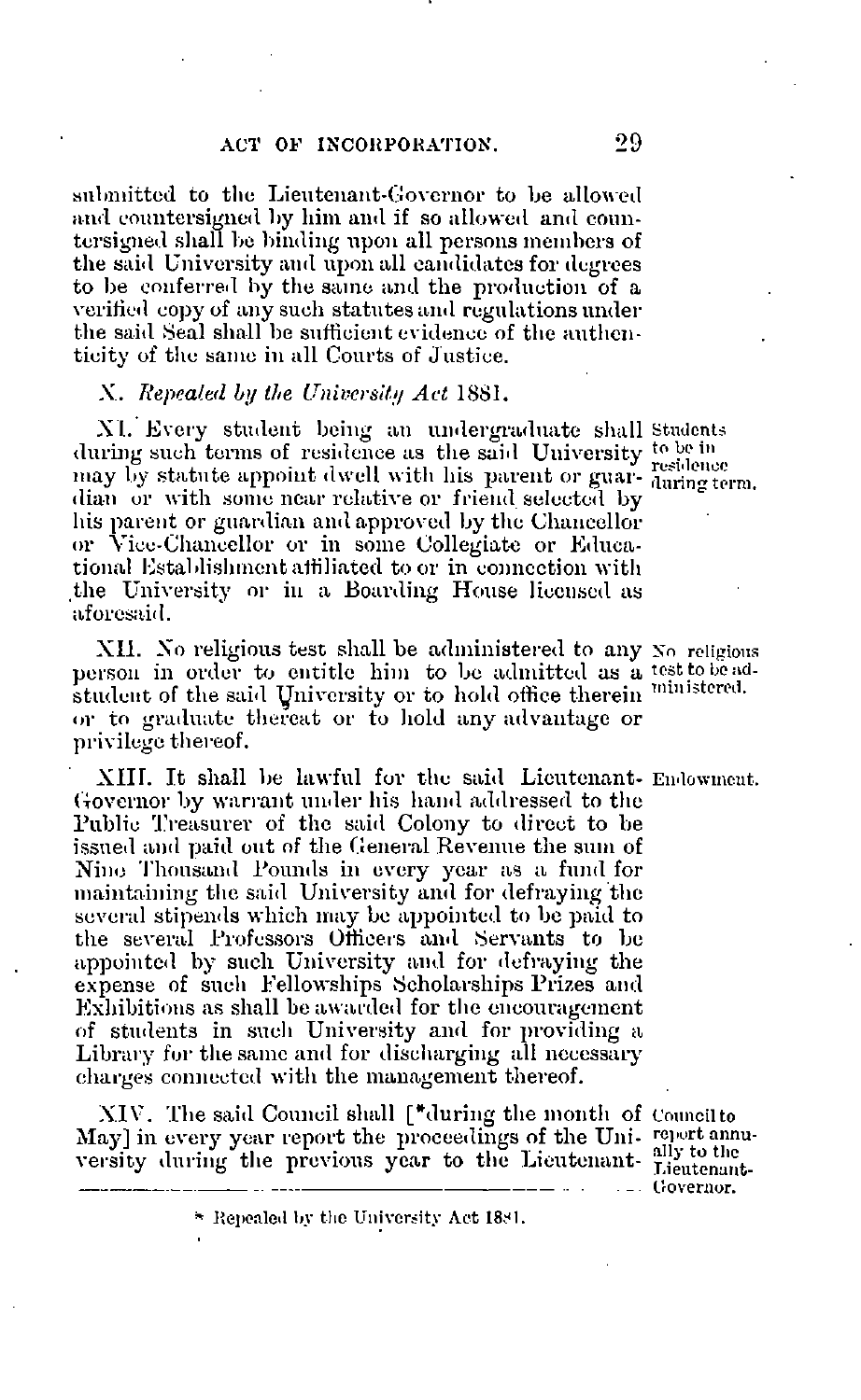Governor and such report shall contain a full account of the income and expenditure of the said University audited in such manner as the Lieutenant-Governor may direct and a copy of every such report and of ull the statutes and regulations of the University allowed as aforesaid by the Lieutenant-Governor shall be laid in each year before the Legislative Council.

Lieutenant- XV. The Lieutenant-Governor ot the said Colony Governor to for the time being shall be the Visitor of the said be Visitor. University and shall have authority to do all things which appertain to Visitors as often as to him shall seem meet.